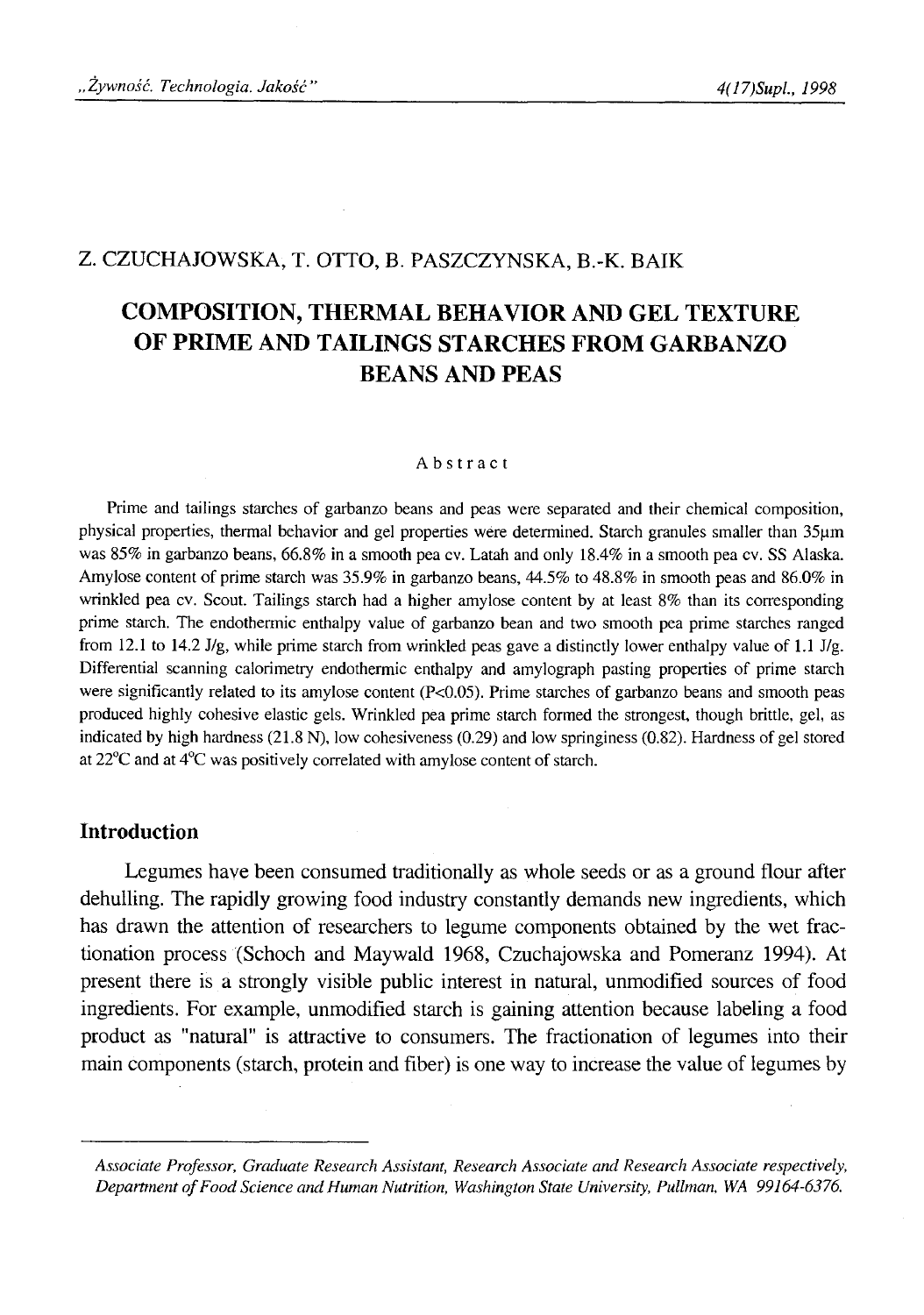broadening their application. These legume fractions could be used to supplement nonlegume food products to improve their textural and nutritional value.

The purposes of this study were: to evaluate the chemical composition and thermal behavior of prime and tailings starches obtained from garbanzo beans and smooth and wrinkled peas; to determine size distribution of prime starch granules by image analysis; to examine the physical properties of prime and tailings starch gels during storage at different temperatures; and, to relate chemical composition of starches to textural properties of gels.

#### **Materials and methods**

#### *Materials*

Garbanzo bean flour, stone milled from split or broken seeds, was provided by Blue Mountain Seeds, Inc. (Walla Walla, WA). One smooth pea, cv. Latah, was obtained from Dr. F. Muehlbaur, ARS-USDA, Pullman, WA. A second smooth pea, cv. SS Alaska, and a wrinkled pea, cv. Scout, were purchased from Crites Co. (Moscow, ID).

## *Preparation of starch*

Garbanzo bean flour, with particle size smaller than  $86 \mu m$ , and pea flours, a blend of three breaks and first reduction, were fractionated into prime starch, tailings starch and water solubles according to the method of Otto et al (1997a).

#### *Chemical characteristics of isolated legume starches*

Protein content (N  $\times$  6.25) of both prime and tailings starches was determined by aLeco instrument (Leco Corp., St. Joseph, MI) equipped with a thermoconductivity detector. Moisture content was determined by oven-drying for 1 hr at 130 °C (AACC Method 44-15A 1995), ash by dry combustion for 16 hr at 580°C (AACC Method 08-01, 1995) and free lipids by petroleum ether extraction, followed by evaporation to constant weight under vacuum (AACC Method 30-25 1995). Insoluble and soluble dietary fiber were determined by the procedure of Prosky et al (1988). Starch content was determined after its enzymatic conversion to glucose by successive treatment with  $\alpha$ -amylase, protease and amyloglucosidase (Prosky et al 1988). The released glucose was measured with the glucose oxidase-peroxidase reagent (Lloyd and Whelan 1969). Amylose content of starch was determined by the procedure of Knutson and Grove (1994).

# *Physical properties of starch*

The size distribution of the garbanzo bean and smooth pea starches was determined by image analysis. The granule image was transferred from an Olympus BH-2 photo microscope to a Quadra 950 Macintosh computer via a Pulnix BW CCD camera (Pulnix, Sunnyvale, CA). Each image was analyzed by NIH Image Analysis version 1.52 (Be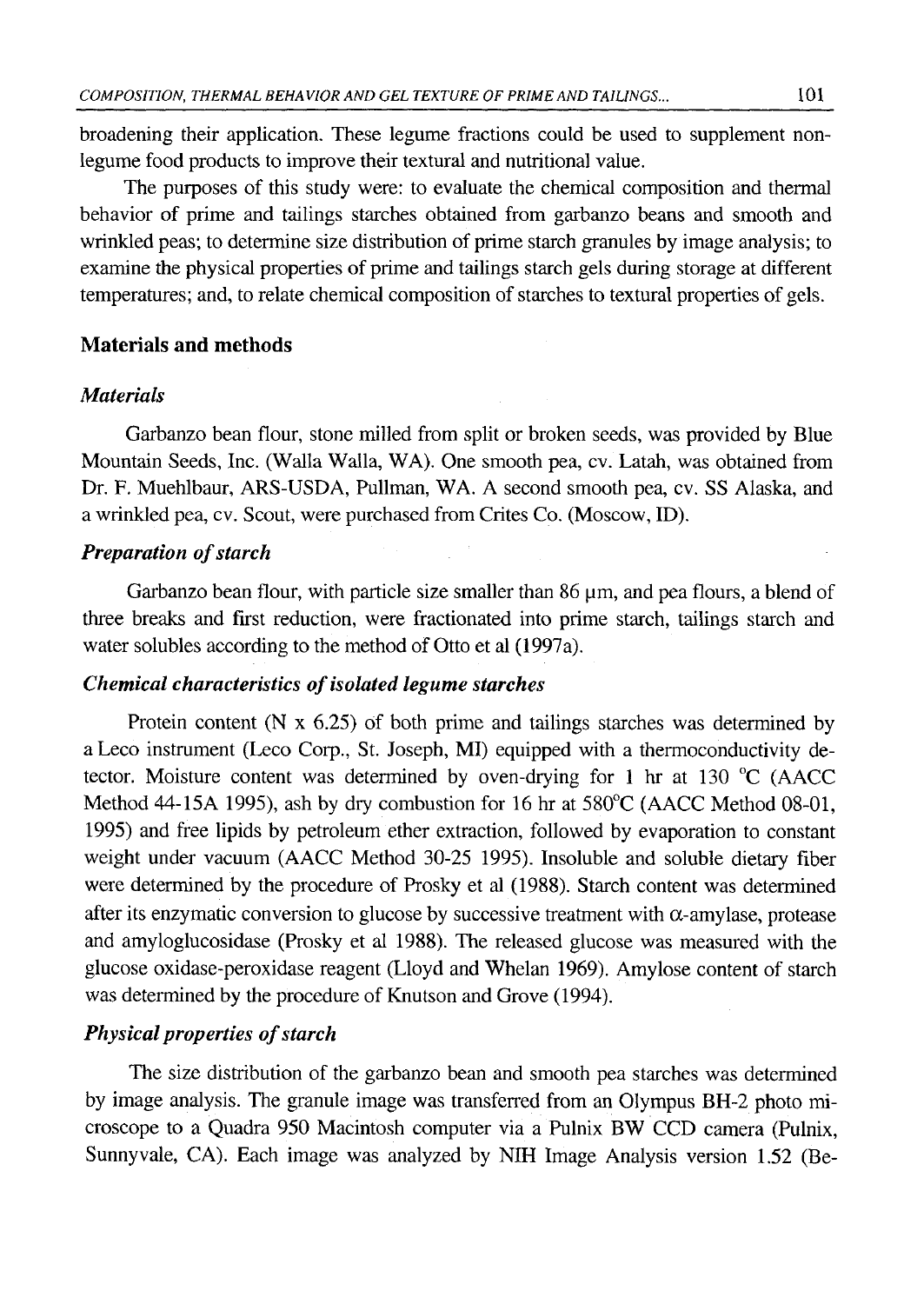thesda, MD) and converted to micrometers. Five hundred granules of each starch were measured by free-hand circling on the computer screen.

# *Differential Scanning Calorimetry (DSC)*

DSC characteristics of starches were determined with a DSC-4 instrument (Perkins-Elmer Corp., Norwalk, CT). An indium standard was used for temperature and enthalpy calibration. A 10 mg sample and 20 μΐ of distilled water were placed in a stainless steel capsule, sealed and allowed to equilibrate for 30 min at room temperature. The sample was then heated from 20 $^{\circ}$ C to 180 $^{\circ}$ C at a rate of 10 $^{\circ}$ C per min. A capsule with inert material  $(A<sub>2</sub> O<sub>3</sub>)$  and water served as the reference sample. For each endothermic curve, temperature of transition onset, peak and completion were determined by data processing software. The transition enthalpy was calculated from the peak area by software and expressed as joules per gram (J/g) of dry matter.

#### *Amylograph*

Pasting properties of starch were determined with a Brabender amylograph by a modification of the method of Shuey and Tipples (1980).

#### *Starch gel texture*

Starch slurry in distilled water (8%) was prepared and heated at a rate of  $1.5^{\circ}$ C/min to 93.5°C using the Brabender viscoamylograph and held at that temperature for 10 min. The paste was then poured into eight individual cylindrical stainless steel molds (3.5 cm height and 3.5 cm inside diameter). Gels for wrinkled pea starch were prepared by autoclaving starch slurry (8%) at 126°C for 1 hr. Duplicate gels were stored for 24 hr and 72 hr at  $22^{\circ}$ C and 4°C. The gels to be stored for 72 hr at 22°C were vacuum packaged in gas impermeable plastic bags to minimize microbial growth.

The gel texture was then evaluated at least in duplicate by texture profile analysis (TPA) using the TA-XT2 Texture Analyzer (Stable Micro Systems, Haslemeres, England). Each cylindrical gel was placed upright on a metal plate and compressed at a rate of 1.0 mm per sec to 30% of its original height using a 5 cm diameter metal disk. The compression was repeated twice to generate a force-time curve from which hardness (height of the first peak) and springiness (ratio between recovered height after the first compression and the original gel height) were determined. Cohesiveness was calculated as the ratio between the area under the second peak and the area under the first peak (Bourne 1968, Friedman et al 1968).

#### *Statistical analyses*

All physical and chemical measurements of samples at each treatment were performed at least in duplicate. Analysis of variance (ANOVA) and least significant differ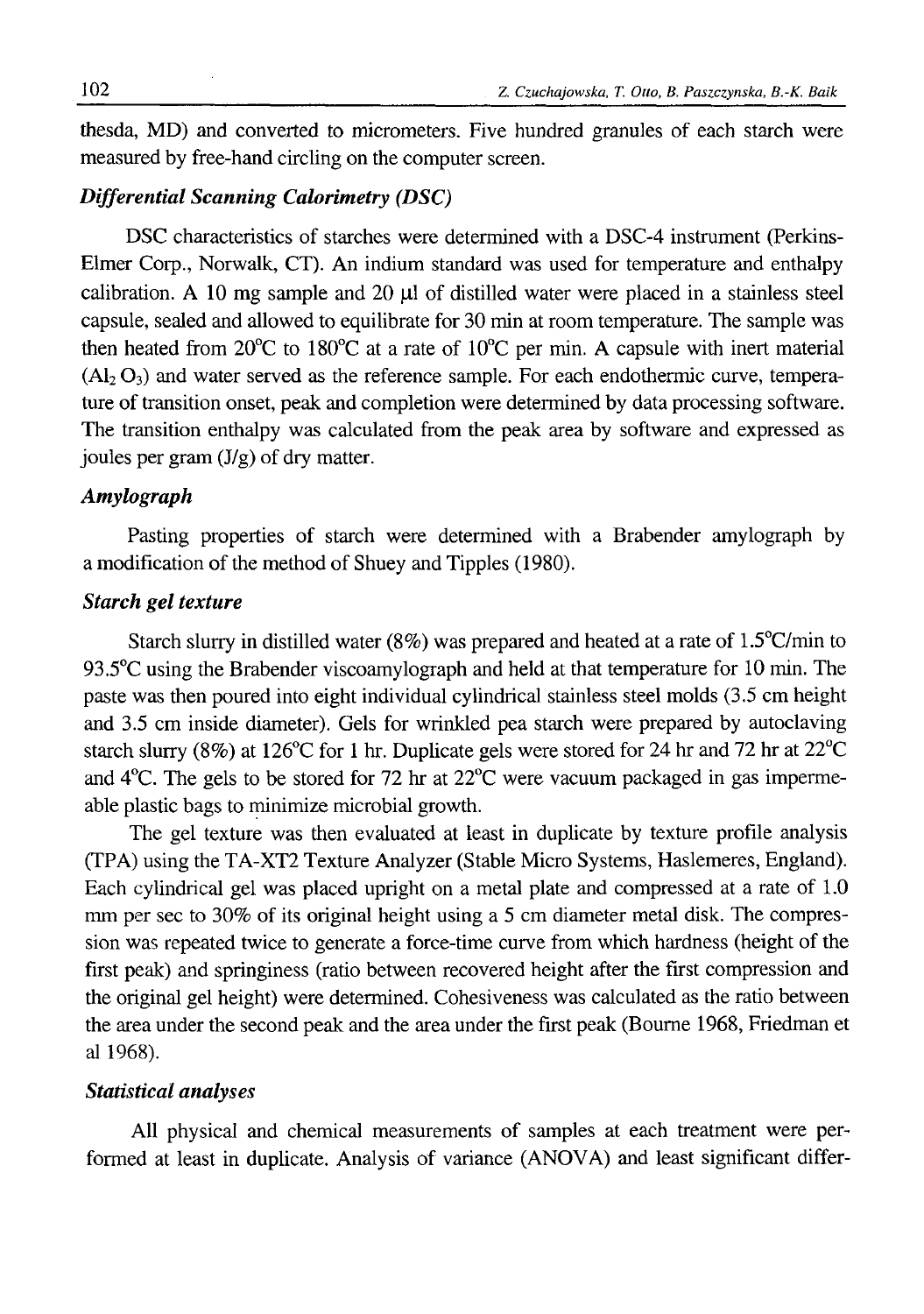ences (LSD) were calculated by the Statistical Analysis System (SAS, 1986). Significance was defined at the 5% level.

#### **Results and discussion**

#### *Characteristics of starches*

Chemical compositions of both prime and tailings starches separated from garbanzo beans and peas are summarized in Table 1. Starch content of prime starch determined by enzymatic assay ranged from 97.5% in the wrinkled pea cv. Scout to 99.4% in the smooth pea cv. SS Alaska. Protein and ash contents of prime starches from garbanzo beans and smooth pea cvs. Latah and SS Alaska were lower than 0.35% and 0.19%, respectively, indicating that isolated starches were very pure. The prime starch of wrinkled pea cv. Scout had significantly higher protein (0.96%) and ash (0.31%) content than did the prime starch from garbanzo beans and smooth peas. This result could be explained by the difficulty in the fractionation process of wrinkled pea cv. Scout due to its high fiber content and composite starch granules (Otto et al 1997a).

Table 1

| Starch                  | Starch $(\%)$ | Protein <sup>b</sup> (%) | Ash $(\%)$ | Total Fiber (%) | Amylose $(\%)$ |
|-------------------------|---------------|--------------------------|------------|-----------------|----------------|
| <b>Prime Starch</b>     | 99.1          |                          |            |                 |                |
| Garbanzo Bean           |               | 0.17                     | 0.17       | trace           | 35.9           |
| Smooth Pea<br>cv. Latah | 99.0          | 0.33                     | 0.01       |                 | 44.5           |
| cv. SS Alaska           | 99.4          | 0.35                     | 0.08       | trace<br>trace  | 48.8           |
| Wrinkled Pea            |               |                          |            |                 |                |
| cv. Scout               | 97.5          | 0.96                     | 0.31       | trace           | 86.0           |
| LSD                     | 0.66          | 0.28                     | 0.01       |                 | 0.54           |
| <b>Tailings Starch</b>  |               |                          |            |                 |                |
| Garbanzo Bean           | 38.5          | 7.22                     | 2.08       | 51.9            | 49.1           |
| Smooth Pea              |               |                          |            |                 |                |
| cv. Latah               | 64.8          | 7.61                     | 1.29       | 26.2            | 52.6           |
| cv. SS Alaska           | 63.2          | 4.55                     | 1.37       | 30.6            | 57.0           |
| Wrinkled Pea            |               |                          |            |                 |                |
| cv. Scout               | 45.1          | 10.20                    | 1.21       | 43.1            | 94.0           |
| <b>LSD</b>              | 0.42          | 1.19                     | 0.11       | 0.69            | 0.75           |

Characteristics of prime and tailings starches from garbanzo beans and peas<sup>a</sup>

<sup>a</sup>Results expressed on a dry weight basis.

 $N \times 6.25$ .

Contrary to the high purity of prime starches, tailings starches from garbanzo beans and peas contained considerable amounts of protein, ash and fiber. The starch content of isolated tailings starches was over 63.2% in the two smooth peas, 45.1% in wrinkled pea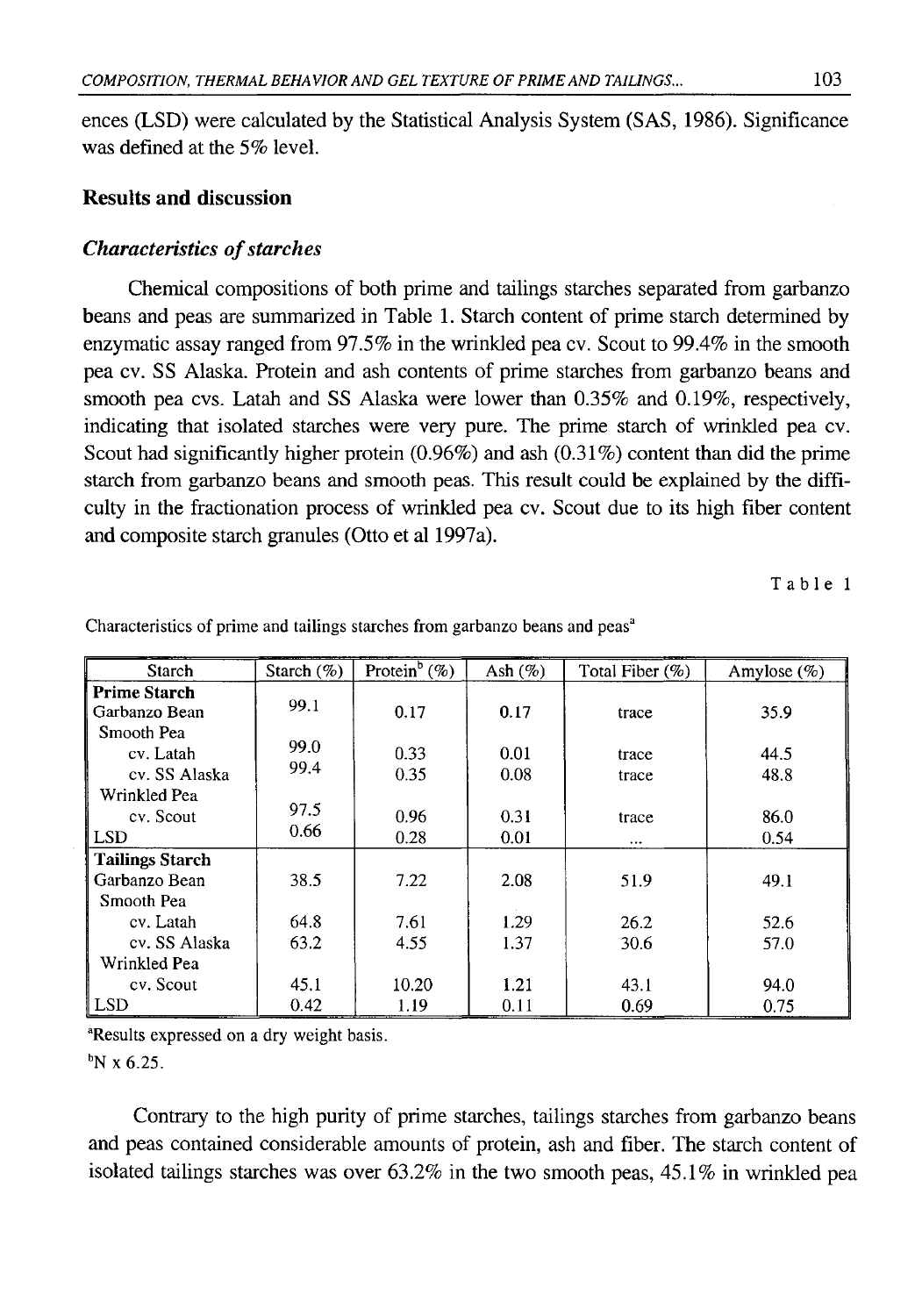cv. Scout and 38.5% in garbanzo beans. The protein content of tailings starches ranged from 4.6% to 10.2%, ash from 1.21% to 2.08% and fiber from 26.2% to 51.9%. The high concentration of these components indicates that tailings starches are a mixture of starch granules, cell wall materials and insoluble proteins.

Amylose content was 35.9% for garbanzo bean prime starch, 44.5% for cv. Latah and 48.8% for SS Alaska (Table I). Wrinkled pea cv. Scout had the highest amylose content (86.0%) in prime starch. Amylose content of tailings starch was always higher by at least 8% than that of prime starch in both garbanzo beans and pea cultivars. This can be explained by the large population of small-sized granules within the tailings starch. The smaller starch granules are typically higher in amylose than are larger granules (Szczodrak and Pomeranz 1991, MacGregor and Fincher 1993).



Fig. 1. Size distribution of prime starch granules from garbanzo beans and smooth pea cvs. Latah and SS Alaska determined by image analysis.

Size distributions of prime starch granules from garbanzo beans and the two smooth pea cultivars, determined by image analysis, are graphically presented in Figure 1. Garbanzo bean prime starch granules were smaller than those of smooth peas and ranged from 25 μιη to 55 μπι in diameter. Granules smaller than 35 μιη represented 85% of total garbanzo bean starch. While granules smaller than  $25 \mu m$  made up  $27.2\%$  in garbanzo bean starch, granules larger than 45μιη were only 1%. Prime starch from cv. Latah represented a broader range of granule size than that from garbanzo beans, ranging from 25 μπι to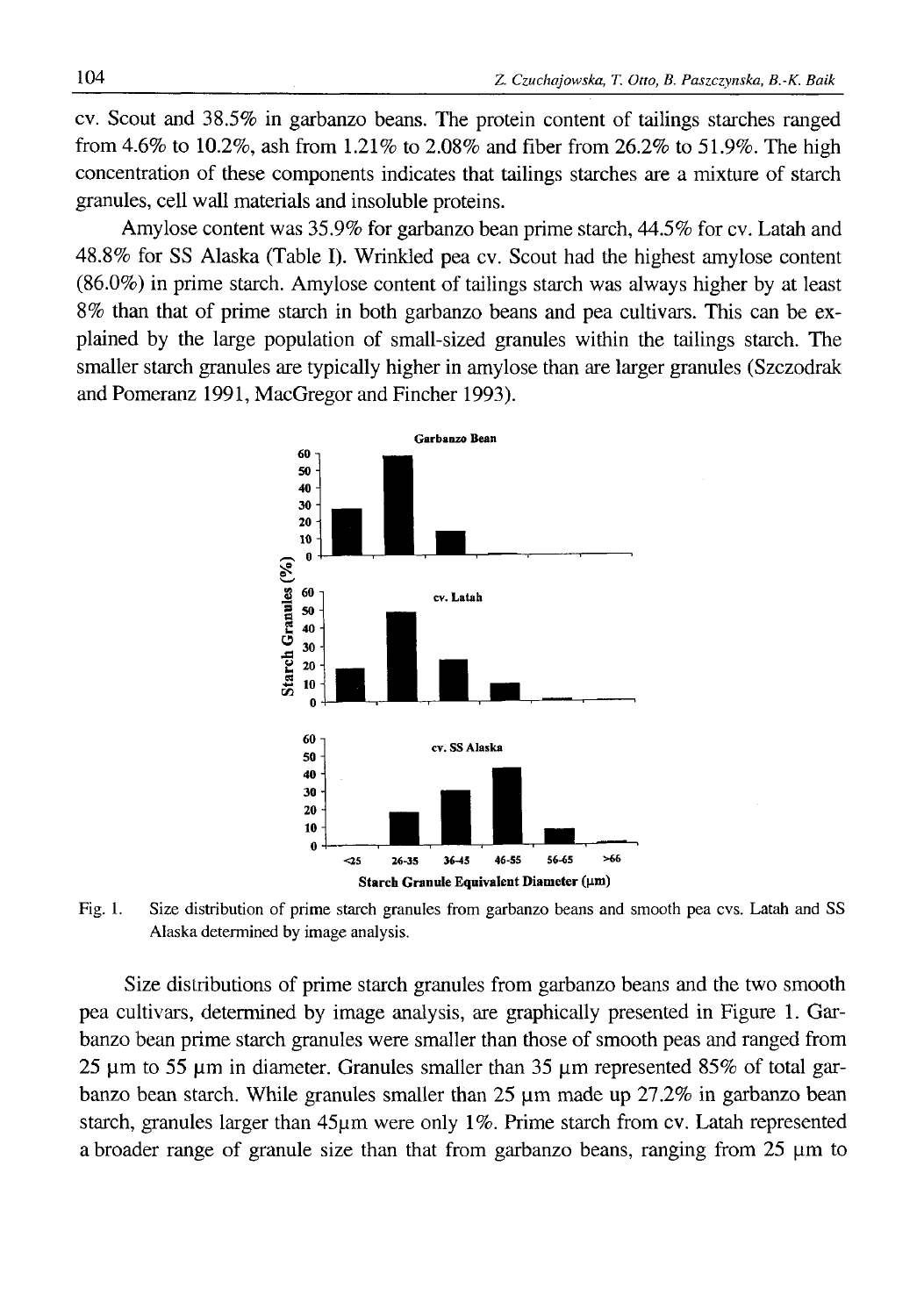65  $\mu$ m, with a dominant granule size of 26–35  $\mu$ m. Starch from cv. SS Alaska covered the broadest range of granule size, from 26  $\mu$ m to greater than 66  $\mu$ m, with 40% of the granules ranging from 46 to 55 µm. Distribution of starch granules from the wrinkled pea cv. Scout was not determined, as many of the compound granules were broken, leaving small granular pieces that were difficult to distinguish from the intact granules.

# *Thermal behavior of starches*

The thermal behavior of prime and tailings starches was evaluated by DSC and amylograph tests. The DSC transition temperatures and enthalpy values of prime and tailings starches are given in Table 2. The onset temperature of prime starch of garbanzo beans did not differ significantly from that of smooth or wrinkled peas. However, the transition temperature of wrinkled pea starch was about  $6^{\circ}$ C higher than for garbanzo beans and the two smooth peas. Garbanzo beans had the highest endothermic enthalpy value of starch (14.2 J/g), followed by smooth pea cvs. SS Alaska (12.8 J/g) and Latah (12.1 J/g).

Table 2

| Starch                 | $T_o^b$       | $\overline{T_p}^c$ | $\Delta H^d$ |  |
|------------------------|---------------|--------------------|--------------|--|
|                        | $(^{\circ}C)$ | $(^{\circ}C)$      | (J/g)        |  |
| <b>Prime Starch</b>    |               |                    |              |  |
| Garbanzo Bean          | 62.8          | 68.1               | 14.2         |  |
| Smooth Pea             |               |                    |              |  |
| cv. Latah              | 62.1          | 68.6               | 12.1         |  |
| cv. SS Alaska          | 61.4          | 67.7               | 12.8         |  |
| Wrinkled Pea           |               |                    |              |  |
| cv. Scout              | 62.4          | 74.7               | 1.1          |  |
| LSD <sup>e</sup>       | 0.87          | 1.33               | 1.83         |  |
| <b>Tailings Starch</b> |               |                    |              |  |
| Garbanzo Bean          | 60.5          | 73.2               | 1.5          |  |
| Smooth Pea             |               |                    |              |  |
| cv. Latah              | 58.0          | 69.5               | 5.4          |  |
| cv. SS Alaska          | 56.6          | 67.2               | 4.6          |  |
| Wrinkled Pea           |               |                    |              |  |
| cv. Scout              | 70.9          | 86.8               | 0.8          |  |
| LSD                    | 2.26          | 3.45               | 1.22         |  |

Differential scanning calorimetry characteristics of prime and tailings starches from garbanzo beans and peas<sup>a</sup>

<sup>a</sup>Values are averages of two replications.

 ${}^{b}T_{o}$  = onset temperature.

 ${}^{\circ}T_{p}$  = peak temperature.

 $\mathrm{d}_{\mathrm{d}}$  H = transition enthalpy.

<sup>e</sup>Least significant difference ( $P = 0.05$ ). Differences between two means exceeding this value are significant.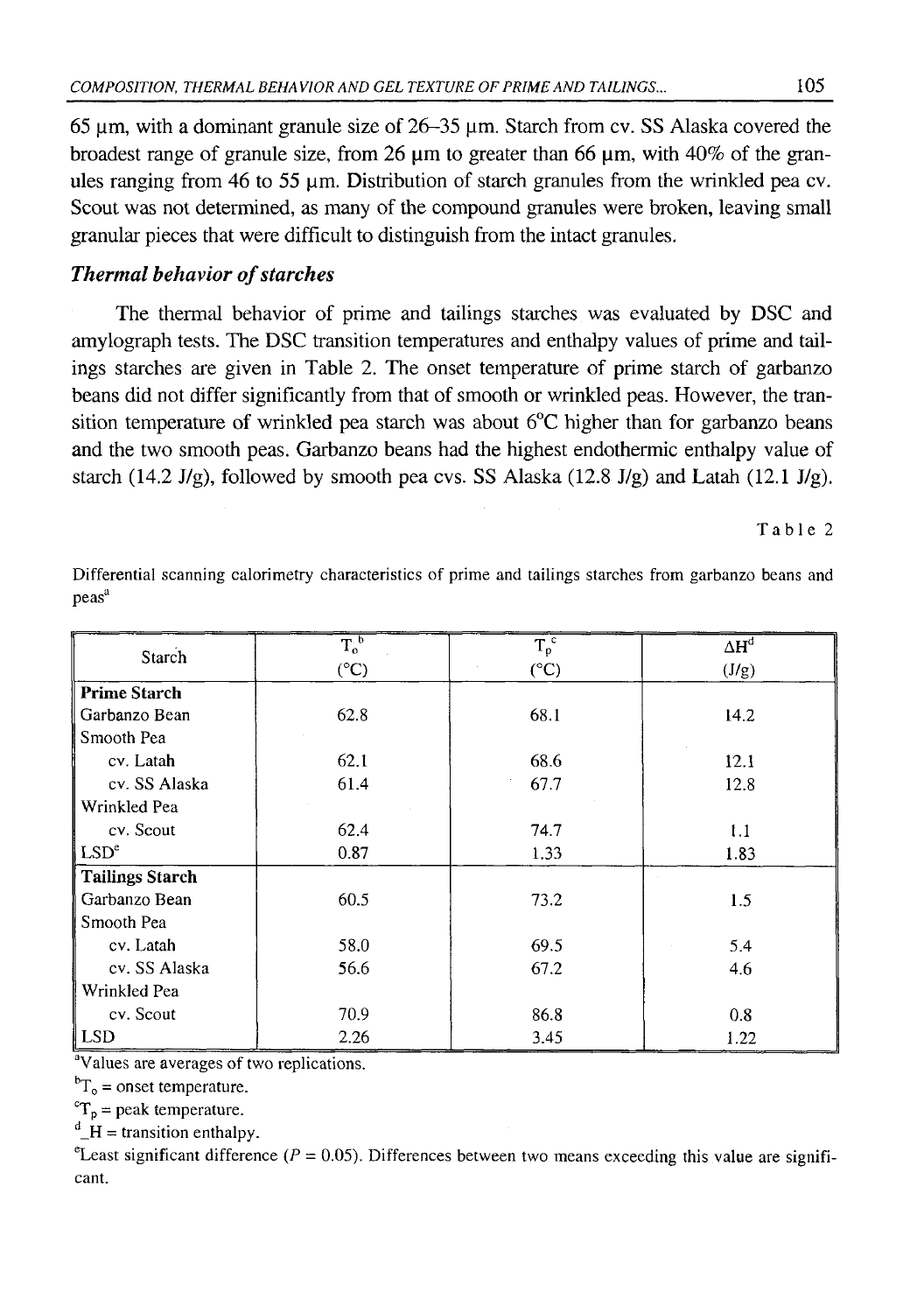Prime starch of wrinkled pea cv. Scout gave the lowest enthalpy value of 1.1 J/g due to its high amylose content (86%). The highest enthalpy value of garbanzo bean starch was due to its high amylopectin content. Prime starches from the two smooth peas, which had a lower enthalpy value by at least  $1.4$  J/g than that of garbanzo beans, also had approximately 10% more amylose content (Table 1).

Transition enthalpies of tailings starches were significantly lower than those of corresponding prime starches. Several factors can explain the differences in enthalpy values between prime and tailings starches: total starch content (Table 1), size and mechanical damage of starch granules (Otto et al 1997b), amylose content (Table 1) and interactions between other tailings starch components. These differences in transition enthalpy between prime and tailings starches from garbanzo beans and peas are visualized by the size and shape of DSC enthalpy curves (Figure 2). Prime starches from garbanzo beans and smooth peas, consisting of pure and undamaged granules with at least 52% amylopectin, showed narrow and well defined endothermic peaks. Tailings starches contained small and damaged granules admixed with insoluble protein and fiber, and showed rather flat and broad DSC endothermic curves.



Fig. 2. Differential scanning calorimetry thermograms of prime starch (A) and tailings starch (B) from garbanzo beans, smooth pea cvs. Latah and SS Alaska and wrinkled pea cv. Scout.

Pasting characteristics of the legume starches, as determined by amylograph, are shown in Table 3. Prime starches of garbanzo beans and both varieties of smooth peas had similar patterns of pasting curves. Pasting viscosity at 93.5°C was 395 BU in garbanzo beans and 305 BU and 490 BU in the smooth pea cvs. Latah and SS Alaska, respectively. During 30 min holding at 93.5°C with constant shear, viscosity increased by over 70 BU. During the cooling period from 93.5°C to 50°C, set-back was extensive, as shown by the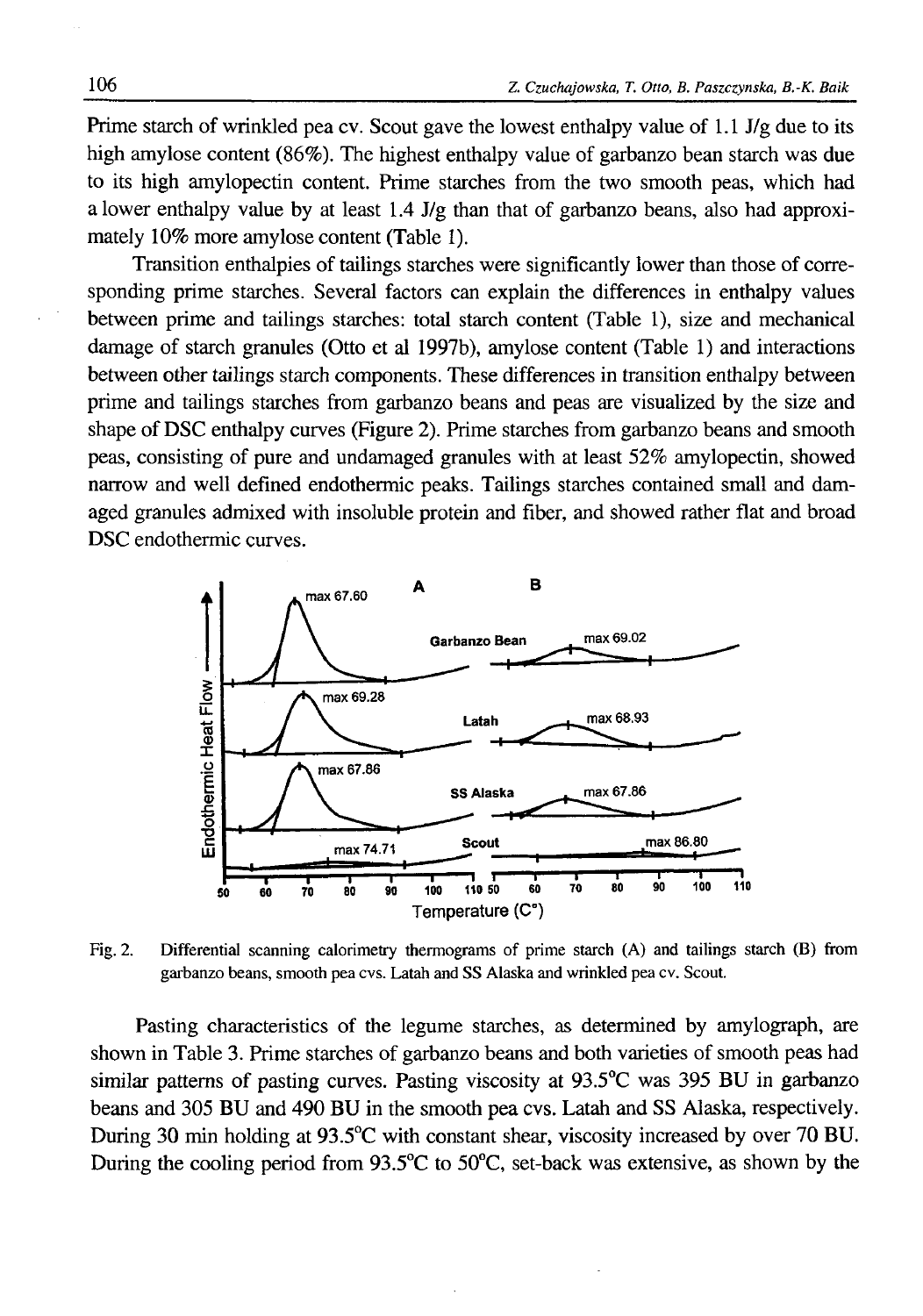large increases in viscosity. Pasting viscosity further increased during the holding period at 50°C with constant shear. Wrinkled pea cv. Scout showed no viscosity development, as temperatures were not high enough for the starch granules to fully swell and gelatinize the granules.

Table 3

|                        | Viscosity (BU)                   |                  |                   |                   |  |  |
|------------------------|----------------------------------|------------------|-------------------|-------------------|--|--|
| <b>Starch</b>          | at 93.5°C<br>at $93.5^{\circ}$ C |                  | at $50^{\circ}$ C | at $50^{\circ}$ C |  |  |
|                        | $0 \text{ min}$                  | $30 \text{ min}$ | $0 \text{ min}$   | $30 \text{ min}$  |  |  |
| <b>Prime Starch</b>    |                                  |                  |                   |                   |  |  |
| Garbanzo Bean          | 395                              | 495              | 740               | 800               |  |  |
| Smooth Pea             |                                  |                  |                   |                   |  |  |
| cv. Latah              | 305                              | 377              | 655               | 750               |  |  |
| cv. SS Alaska          | 470                              | 540              | 910               | 1050              |  |  |
| Wrinkled Pea           |                                  |                  |                   |                   |  |  |
| cv. Scout              | $\theta$                         | $\bf{0}$         | 5                 | 10                |  |  |
| <b>Tailings Starch</b> |                                  |                  |                   |                   |  |  |
| Garbanzo Bean          | 80                               | 170              | 218               | 200               |  |  |
| Smooth Pea             |                                  |                  |                   |                   |  |  |
| cv. Latah              | 370                              | 455              | 595               | 575               |  |  |
| cv. SS Alaska          | 255                              | 337              | 417               | 405               |  |  |
| Wrinkled Pea           |                                  |                  |                   |                   |  |  |
| cv. Scout              | 5                                | 5                | 18                | 18                |  |  |

Amylograph pasting properties of prime and tailings starches from garbanzo beans and peas

Pasting properties of tailings starches from garbanzo beans and smooth peas were generally lower than corresponding prime starches and showed lower stability during the holding period at 50°C (Table 3). The higher viscosities of tailings starches from smooth pea cvs. SS Alaska and Latah than that of garbanzo beans could be due to their higher starch content. The viscosity development in the tailings starch of cv. Scout was due to protein and cell wall components, since starch did not contribute to any viscosity as shown in prime starch (Table 3).

# *Characteristics of starch gels*

The TPA parameters, hardness, cohesiveness and springiness of starch gels varied broadly among starches within each storage temperature (Table 4). Hardness of prime starch gels, an important textural parameter reflecting the strength of gel, was 7.9 N in garbanzo beans, 11.4 N in cv. Latah and 11.1 N in cv. SS Alaska, when stored at 22°C. The prime starch gel of wrinkled pea cv. Scout showed a significantly lower hardness value of only 0.98 N because of incomplete gelatinization of starch at 93.5°C. However,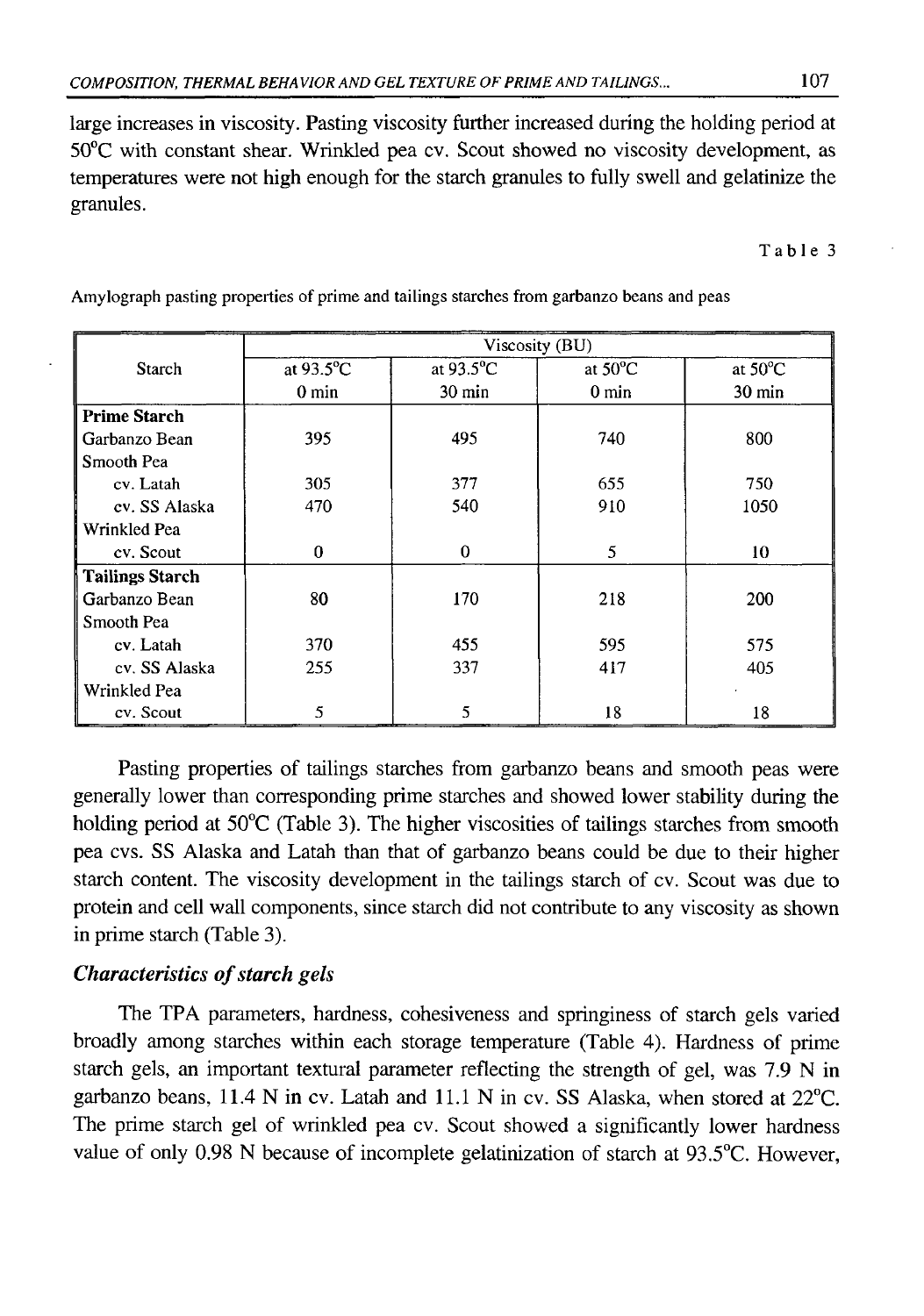when the prime starch slurry of cv. Scout was autoclaved at 126°C for 1 hr, a strong gel with a hardness value of 21.8 N was formed. The hardness of gels stored at 4°C followed the same pattern as those stored at 22°C. However, due to facilitated retrogradation at 4°C, the hardness of gels increased by 3.8 N for garbanzo beans, 5.3 N for smooth pea cv. Latah, 8.4 N for cv. SS Alaska and 4.7 N for autoclaved starch of wrinkled pea cv. Scout. A strong positive correlation was obtained between amylose contents and hardness of gels. Correlation coefficients were 0.965 for gels stored at 22°C and 0.967 for gels stored at 4°C. Cohesiveness, which reflects gel structure, was highest in garbanzo beans (0.95), followed by cv. SS Alaska (0.91) and cv. Latah (0.88). Storing gels at 4°C did not significantly affect cohesiveness. The lowest gel cohesiveness value (0.29) for cv. Scout indicated that the gel was very strong but brittle. Springiness of gels from garbanzo beans and smooth peas was over 0.96, indicating high recovery of gel height after first compression. Gels from cv. Scout showed a much lower springiness value than others, as could be expected from its low cohesiveness value.

Table 4

| Starch sample        | Hardness (N)   |               | Cohesiveness (ratio) |               | Springiness (ratio) |               |
|----------------------|----------------|---------------|----------------------|---------------|---------------------|---------------|
|                      | $22^{\circ}$ C | $4^{\circ}$ C | $22^{\circ}$ C       | $4^{\circ}$ C | $22^{\circ}$ C      | $4^{\circ}$ C |
| Garbanzo Bean        | 7.90           | 11.7          | 0.95                 | 0.94          | 0.99                | 0.98          |
| Smooth Pea           |                |               |                      |               |                     |               |
| cv. Latah            | 11.4           | 17.7          | 0.88                 | 0.84          | 0.96                | 0.95          |
| cv. SS Alaska        | 11.1           | 19.5          | 0.91                 | 0.85          | 0.98                | 0.97          |
| Wrinkled Pea         |                |               |                      |               |                     |               |
| cv. Scout            | 0.98           | 1.10          | 0.39                 | 0.43          | 0.66                | 0.64          |
| cv. Scout $(AC^b)$   | 21.8           | 26.5          | 0.29                 | 0.29          | 0.82                | 0.76          |
| $ $ LSD ${}^{\circ}$ | 0.96           | 1.35          | 0.05                 | 0.03          | 0.02                | 0.04          |

Texture profile analysis parameters of prime starch gels stored at  $22^{\circ}$ C and  $4^{\circ}$ C for 24 hrs<sup>a</sup>

<sup>a</sup>Gels contain 8% starch on a dry weight basis.

 $<sup>b</sup>$ Autoclaved at 126 $<sup>o</sup>$ C for 1 hr.</sup></sup>

<sup>c</sup>Least significant difference ( $P=0.05$ ). Differences between two means exceeding this value are significant.

The increase in hardness due to accelerating retrogradation during storage at 4°C for all legume prime starch gels is shown graphically in Figure 3. Statistically significant increases in gel hardness were obtained for all gels by extending storage from 24 hr to 72 hr.

Gel hardness of tailings starches from smooth and wrinkled peas stored at 22°C and 4°C for 24 and 72 hr are shown in Figure 4. Garbanzo bean tailings starch, containing less than 40% starch, did not form a gel. The large differences in composition of tailings starches originating from different legumes (Table 1) make it difficult to compare gel texture. The hardness of tailings starch gels stored at 4°C was higher than for those stored at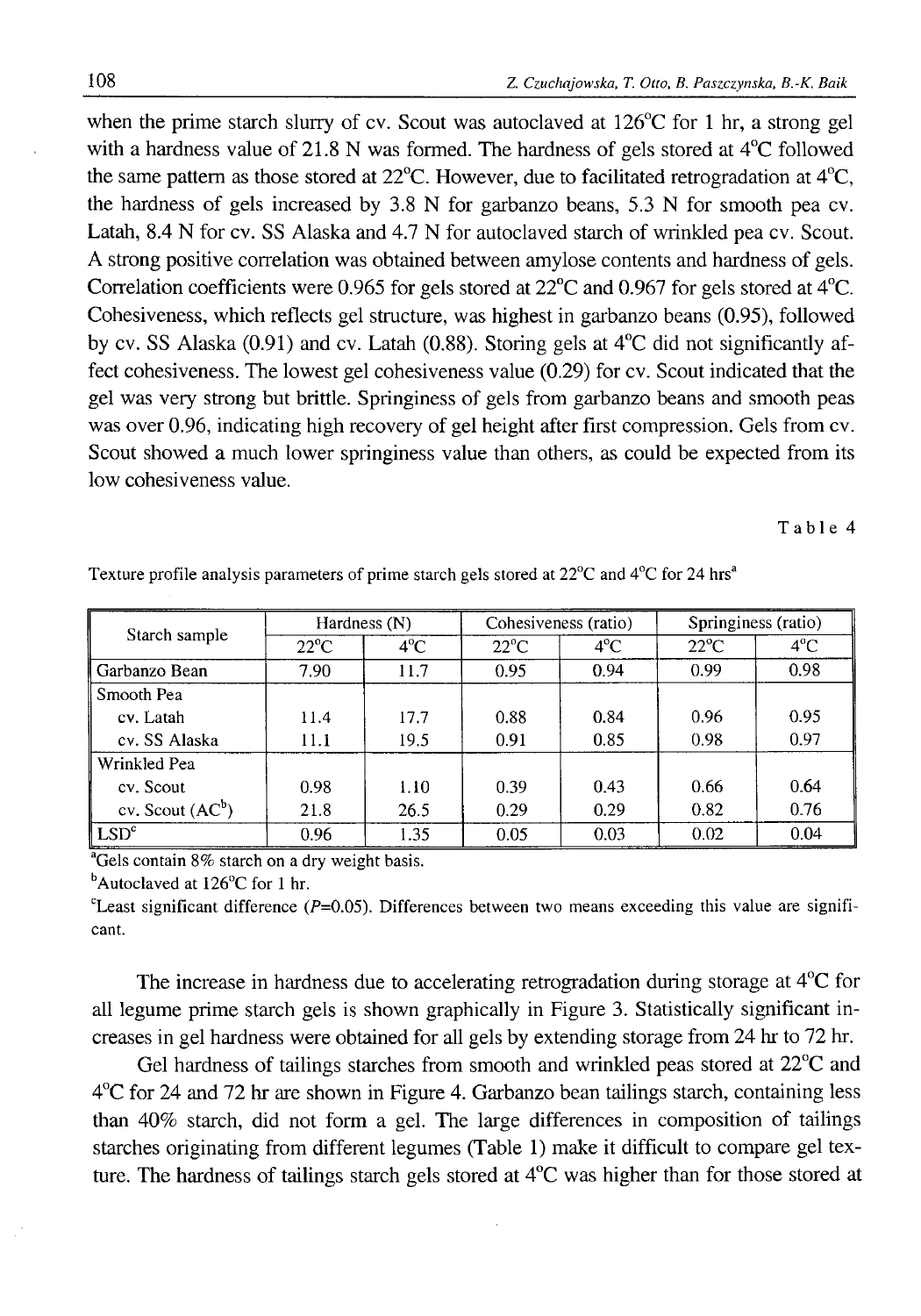22°C. Storage time also had a significant effect on gel hardness (except cv. Latah). These changes in hardness due to storage temperature and time indicate that starch plays an important role in the textural properties of tailings starch gel.



Fig. 3. Hardness of prime starch gels from garbanzo beans, smooth pea cvs. Latah and SS Alaska and wrinkled pea cv. Scout stored at  $4^{\circ}$ C for 24 and 72 hr. Gels for each legume starch were prepared by heating to 93.5°C for 10 min, except cv. Scout, which was prepared by autoclaving at 126°C for 1 hr. The letters at the top of each bar indicate significant differences at the *5%* level.



Fig. 4. Hardness of tailings starch gels from smooth pea cvs. Latah and SS Alaska and wrinkled pea cv. Scout stored at 22°C and 4°C for 24 and 72 hr. Gels for each legume tailings starch were prepared by heating to 93.5°C 10 min, except cv. Scout, which was autoclaved at 126°C for 1 hr. The letters at the top of each bar indicate significant differences between storage times at the 5% level.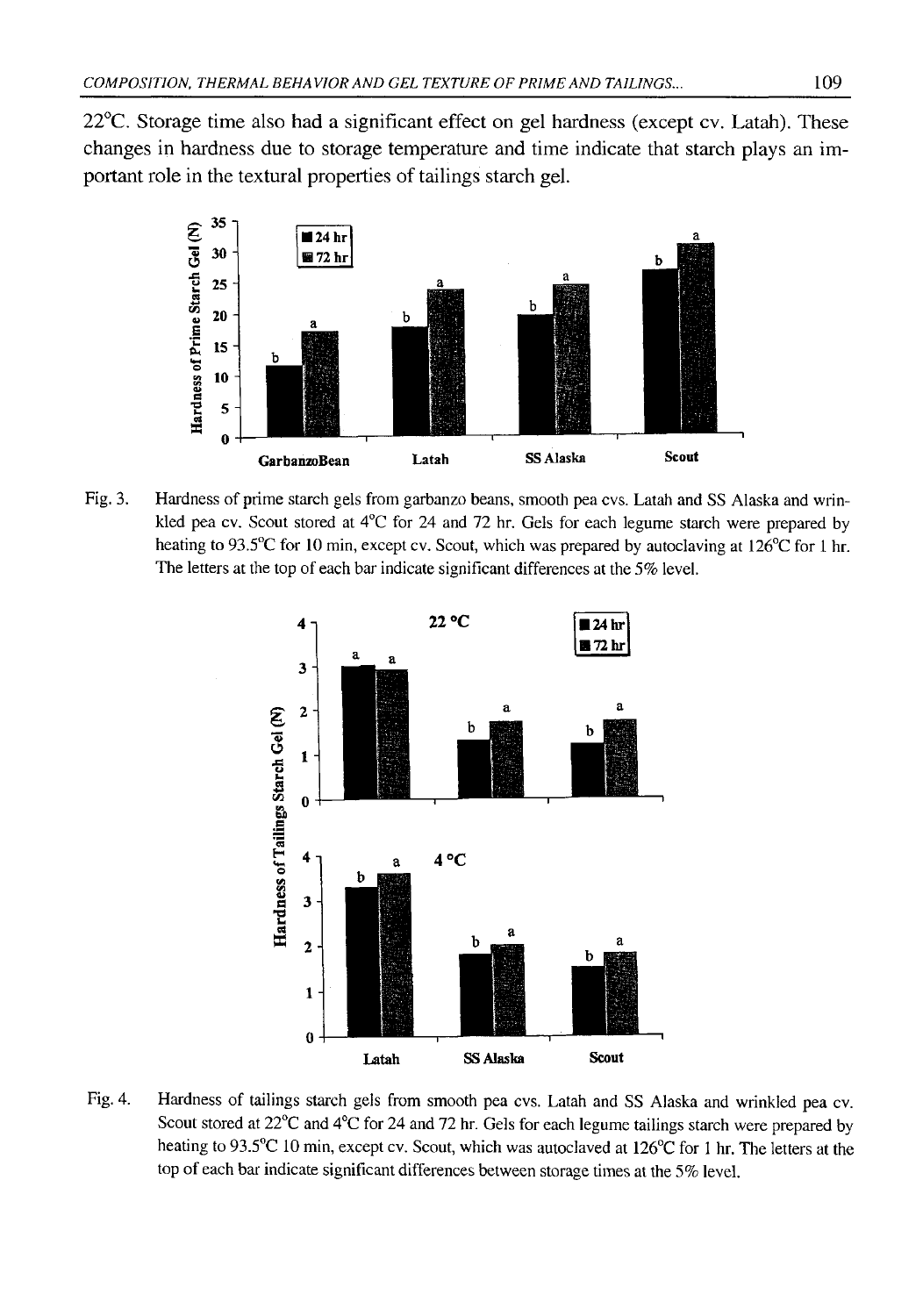#### **REFERENCES**

- [1] American Association of Cereal Chemists, Approved Methods of the AACC, 8th ed., Method 44-15A, approved October 1975, revised October 1981; Method 08-01, approved April 1961, revised October 1981; Method 30-25, approved April 1961, revised October 1976, October 1981; Method 76-31, approved September 1992, revised October 1994. The Association: St. Paul, MN, 1995.
- [2] Bourne M.C.: J. Food Sci., 33, 1968, 223-226.
- [3] Czuchajowska Z., Pomeranz Y.: U.S. Pat. 5,364,471,1994.
- [4] Friedman H.H., Whitney, J.E., Szczesniak A.S.: J. Food Sci., **28**, 1968, 390-396.
- [5] Knutson C.A., Grove M J., Cereal Chem., **71,** 5, 1994,469-471.
- [6] Lloyd J.B., Whelan, W.J.: Anal. Biochem., 30, 1969, 467-470.
- [7] MacGregor A.W., Fincher G.B.: Barley Chemistry and Technology. A.W. MacGregor and R.S. Bhatty (Eds.), Am Assoc. Cereal Chem., St. Paul, MN, 1993, 73-130.
- [8] Otto T., Baik B.-K., Czuchajowska Z.: Cereal Chem., **7 4 ,**1997a., 141-146.
- [9] Otto T., Baik B.-K., Czuchajowska Z.: Cereal Chem., **7 4 ,**1997b., 445-451.
- [10] Prosky L., Asp N.G., Schweizer T.F., Devries J.W., Furda J.: J. Assoc. Off. Anal. Chem., **71,** 1988, 1017- 1023.
- [11] SAS User's Guide: Statistics, SAS Institute, Inc., Statistical Analysis Systems Institute, Cary, NC, 1985.
- [12] Schoch T.J., Maywald E.C., Cereal Chem., **45,** 1968, 564-573.
- [13] Shuey W.C., Tipples K.H., eds.: The Amylograph Handbook, Am. Assoc. Cereal Chem., St. Paul, MN, 1980.
- [14] Szczodrak J., Pomeranz, Y.: Cereal Chem., 68, 6, 1991, 589-596.

#### STRUKTURA I FUNKCJONALNOŚĆ SKROBI JĘCZMIENNYCH

#### Streszczenie

Zawartość amylozy w zwykłych i wysoko amyłozowych skrobiach jęczmiennych oznaczono metodą kolorymetryczną. Ustalono, że wynosi ona odpowiednio 24,6 i 48,7%, natomiast w skrobi woskowej znaleziono zaledwie ślad (0,04%) amylozy. Amylopektyna pozbawiona rozgałęzień izoamylazą mało różniła się od zwykłych i wysoko amylozowych skrobi jęczmiennych, podczas gdy amylopektyna z woskowej skrobi jęczmiennej miała wyraźnie mniej, bo 45%, frakcji o wysokim stopniu spolimeryzowania  $(DP < 15)$ .

Skrobia woskowa, normalna i wysoko amylozowa miały różne dyfraktogramy proszkowe. Skrobia woskowa wykazywała ostrzejsze piki przy 0,58; 0,51; 0,49 i 0,38 nm niż skrobia zwykła i i wysoko amylozowa. Odstęp *d* przy 0,44 nm charakteryzujący kompleksy amylozowo-lipidowe był najwyraźniejszy w przypadku skrobi wysoko amylozowej i nie pojawiał się w widmach skrobi woskowej.

Termogramy DSC skrobi zwykłej i wysoko amylozowej miały dwa wyraźne piki przy 60°C odpowiadający kleikowaniu skrobi i powyżej 100°C dotyczący kompleksu amylozowo-lipidowego. Skrobia z jęczmienia woskowego dawała tylko jeden endotermiczny pik kleikowania amylopektyny o entalpii 16,0 J/g.

Retrogradacja skrobi skleikowanej trzech typów jęczmienia przechowywanej w 4°C pokazała, że szybkość rekrystalizacji amylpektyny ze skrobi zwykłej i wysoko amylozowej była porównywalna gdy entalpię rekrystalizacji obliczano na procentową zawartość amylopektyny. W skrobi woskowej nie zaobserwowano piku rekrystalizacji amylopektyny.